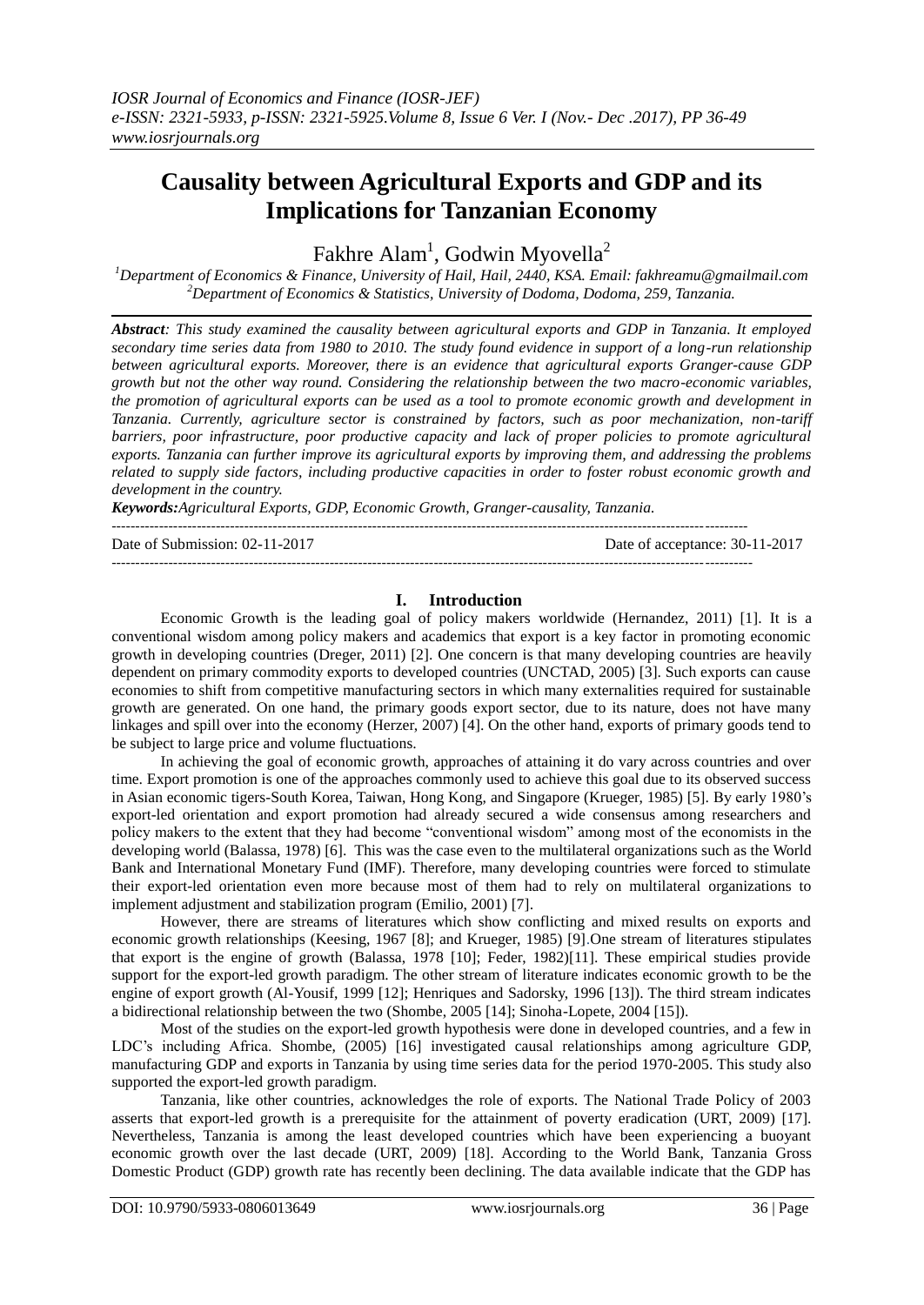been growing at an average rate of 6% to 7% after the year 2002 based on 2001 prices (NBS, 2011) [19]. It has further shown a declining trend from 7.4% in 2008 to 7.1% in 2011 (NBS, 2011) [20].

Since agriculture is the leading sector of Tanzania's economy, the economy can be termed as agrarian (ESRF, 2009) [21]. It contributes substantially to the real GDP and foreign exchange earnings. Between the year 1987 and 2000, agricultural contribution to the GDP was between 48.2 percent and 50 percent, and foreign exchange earnings were 54 and 56 percent respectively (URT, 2000) [22]. The trend of Agricultural contribution inthe last decade has been between 26 and 31 percent respectively (NBS, 2011) [23]. However, in recent years the share of export crops from foreign exchange earnings has been substantially declining from 34% in 2000 to slightly below 20% in 2007 contrary to previous years where it accounted significantly (ESRF, 2009) [24].

Since 1985, the country's overall agricultural GDP has grown at an average annual rate of 3.3% while the country's main food crops have been growing at 3.5% annually and its export crops at 5.4% annually (URT, 2011) [25]. Unfortunately, this performance falls short of the needed growth considering that the overall GDP growth target for halving abject poverty by 2011. The Agricultural sector grew up by 3.2% in 2009 compared to 4.6% in the previous year, further shrinking the sector's contribution to GDP from 25.7% to 24.6%. The crops sub-sector grew by 2.86% compared to 5.1% in 2008.

To maintain economic growth Tanzania like other developing countries uses export promotion as one of the approaches (Shombe, 2005) [26]. Export promotion has been implemented using various strategies in the country such as establishment of export processing zones so as to speed up industrialization for export market. Also on following the path of export led growth the government of Tanzania established the national export strategy which aimed at critically assessing the recent export performance and trends, and highlighting the obstacles to increased exports competitiveness (URT, 2009) [27].

With regard to trade the national export strategy has drawn upon a number of recent initiatives including: Tanzania Trade and Integration Strategy, Integrated Framework process, Draft Private Sector Development Strategy, 1996 Export Development Strategy, and the "Quick Wins" Export Strategy. However, with all government's efforts in building a competitive economy through setting the export-led growth the country's export contribution has recently indicated a declining trend. The data available indicates a decline from 2.5% in 2010 to 2.4 in 2012. The export growth rate of agriculture sector and its contribution to the GDP is also not much exceptional. The data available indicates an increase in a decreasing rate of 2% in the year 2008 and 2009 (URT, 2010) [28].

Tanzanian economy depends heavily on agriculture which accounts for more than one quarter of the GDP and provides 85 percent of exports (ESRF, 2009) [29]. About 80 percent of the Tanzanian households depend on agriculture as their primary economic activity (URT, 2011) [30]. The dependency of this sector renders the economy particularly vulnerable to adverse weather conditions and unfavourable prices in the international primary markets.

As Tanzania takes measures to reduce poverty, one likely alternative has been to make Tanzanian agriculture more competitive and expanding agricultural exports by encouraging broader commitments to the agribusiness development and ramping up agricultural productions. While many studies in the background information have shed some light and brought the relationship of export and growth to the fore of academic discussion, the literature is still very much limited in Tanzanian context and the empirical results remain inconclusive. Although agricultural exports are important sources of foreign exchange, there is no recent empirical evidence assessing the short and long term effects of agricultural exports expansion on economic growth. Thus, this study attempts to fill this research gap by investigating the role of agricultural exports to economic growth in Tanzania and to improve the quality of the results by using more current data and focusing only on agriculture sector on which there is no critical study that has been done recently.

The main objective of this study is to examine the causal relationship between agricultural exports and economic growth in Tanzania.

The study aims at examining the role of agricultural exports to Tanzanian economic growth. The study is important because it contributes to the literature in the following ways: firstly, the results of this study have the policy implications for the Tanzania economy; secondly, it adds knowledge and understanding on the relationship between agricultural exports and economic growth. This is important because researchers have paid little attention to relationship between agricultural exports and economic growth. It is also important to know the agricultural products which are mostly exported by Tanzania so that, more efforts can be made to improve their exports competitiveness and hence realize economic growth. Finally, by knowing the existing relationship between agricultural exports and economic growth, together with impediments faced by agricultural exports, the study provides the various ways to improve these exports by increasing agricultural exports capacity of local producers.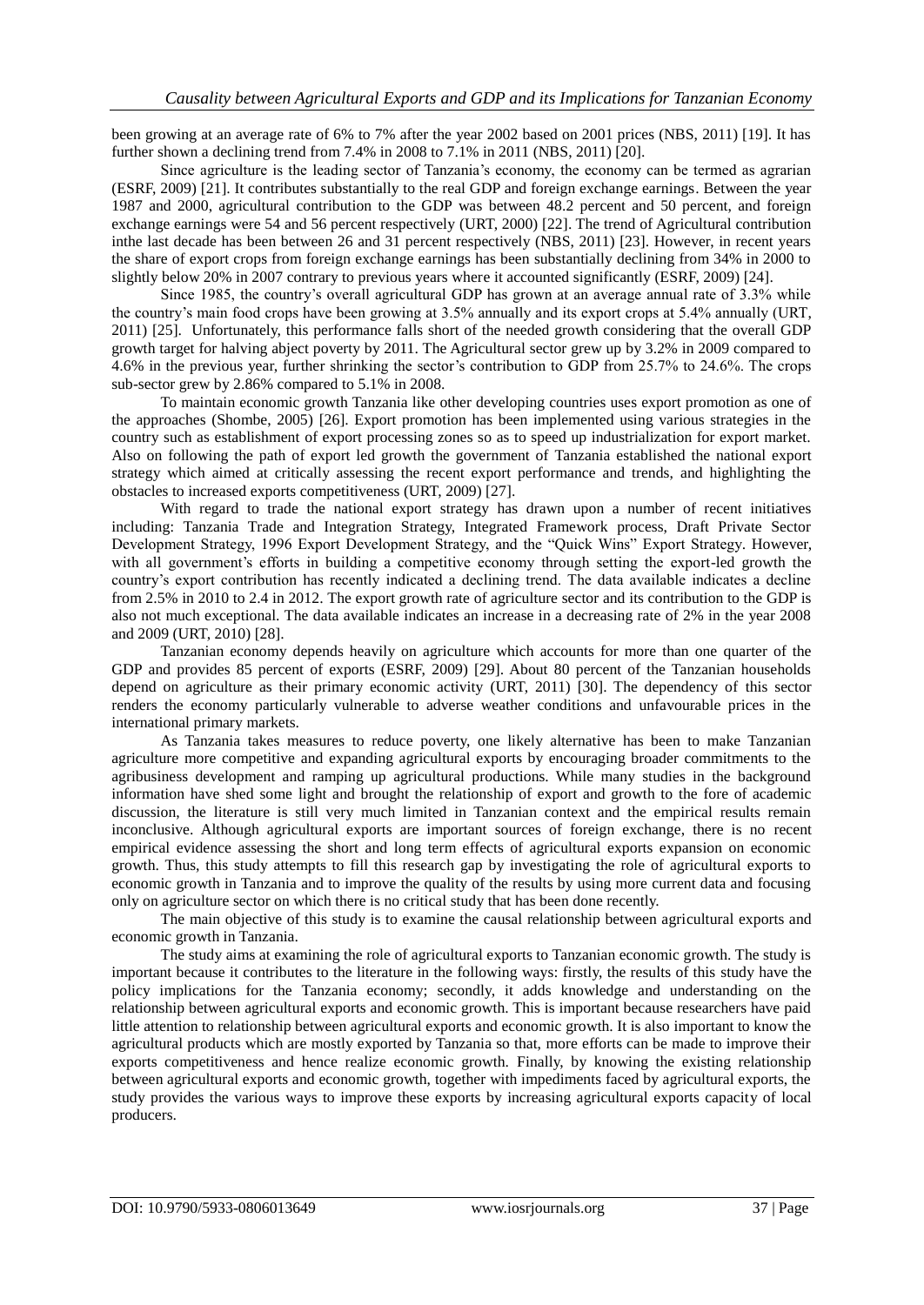## **II. Literature Review**

#### **2.1. Theoretical Literature Review**

The purpose of this section is to explore the theoretical underpinnings and empirical studies that explain the relationship between exports and economic growth of the nations. Specifically, the study first presents the theories, such as the theory of comparative advantage and Heckscher - Ohlin theory with their assumptions and limitations.

#### **2.1.1.Exports and Economic Growth**

Economic development is one of the main objectives of every society in the world and economic growth is fundamental to economic development (Anwer,1997) [31]. There are many contributing factors to economic growth. Firstly, Export is considered as one of the very important factors among them. Exports have been considered as growth-enhancing within the traditional development literature, based on the suggested positive productivity spill over from the tradable to the non-tradable sector (Madsen 2009 [32]; Edwards, 1993[33]). There are also some concerns about the trade, especially between the primary and industrial goods exporting countries where the terms of trade are deteriorated against the poorer countries.

Krugman (1985) [34] argues that export growth leads to income growth via the foreign trade multiplier. Secondly, foreign exchange from exports can be used to finance imported manufactured and capital goods and technology, which contribute to growth (Grossman, 1991) [35]. Thirdly, Krugman (1985) [36] also argues that the export sector in a country is by nature competitive for its existence in the global arena. This competition leads to scale economies, technological progress, and eventually growth. He further argues that, combining the international market with the domestic market facilitates larger-scale operations than does the domestic market alone. Fourth, the export sector creates positive externalities, such as more efficient management and production techniques, which lead to further growth. In the long run, exports may affect growth by availing of economies of scale, introducing incentives for improving the quality of the products, reducing inefficiencies, and finally, innovating new technology due to competition in the world market (Balassa, 1978) [37]. However, several arguments suggest, that the positive productivity effects predicted by the export-led growth hypothesis do not necessarily occur in developing countries (Herzer, 2007) [38]. One concern is that many developing countries are heavily dependent on primary commodity exports which are usually subject to price and volume fluctuation.

#### **2.1.2. Agricultural Exports and Trade Policy**

For achieving the development vision 2025 and poverty eradication, Tanzania has set trade expansion and rapid economic growth as some of the goals towards this objective. The Trade Policy in Tanzania aims at identifying ways and means of ensuring a viable and steady path towards competitive export-led growth which will fulfilthe goal of poverty eradication (MIT, 2003) [39]. The Trade Policy provides space for the government to intervene in directing trade related matters. Trade liberalization enhances domestic productivity, efficiency and improves the quality of products, lowers prices and ultimately leads to improved consumer welfare. So far, Tanzania has not been able to derive significant benefits from trade liberalization as well as globalization as a whole, due to inadequate supply and delivery capacity with low technology levels, insufficient physical and human capital and underdeveloped infrastructure (ESRF, 2009) [40].

In achieving that goal, agriculture plays an important role in contributing to socio-economic development in many countries (Vijay, 2009) [41]. It is the primary source for employment, livelihood, and food security for the majority of rural people. The future success of agricultural contributions depends largely on national economy as well as stimulants of agricultural sector.

Understanding the role of agriculture and its linkages to rest of the economy is important. Tanzania recognizes the agriculture sector as one of the priority poverty reduction sectors due to its dominant role in its economy (URT, 2001) [42]. It has been exporting traditional exports for decades, amongst them cotton is the major export crop accounting for 33.4 percent in 2005/06, followed by tobacco (22.3%), cashew nuts (17.5%), coffee (17.0%), tea (5.3%), cloves (2.7%) and sisal (1.8%) (URT, 2009) [43].The share of traditional agricultural exports to total goods exports has been significant; it occupied 57.6 percent in 1995/96. The exports of the traditional export crops had virtually stagnated since the later part of 1990s; slow recovery in export values was seen in 2005.

The gains in crop export earnings were mainly due to the recovery in international prices of coffee, cashew and cotton (URT, 2009) [44]. In terms of volume, all traditional export crops, except cotton, have remained more or less at the same level for the last five years. The trend above tends to fit the "export instability argument" given by Constantine (1973) [45]. It has been claimed that the economic growth of Least Developed Countries (LDC's) suffers from deleterious effects of the export instability they experience. The detrimental effect of the export instability is attributed to either the price instability of primary products per se or the resulting fluctuations of exports proceeds. The dependence on primary-product exports are frequently mentioned as one of the main features of developing nations. As stated by Todaro and Smith (2006) [46], less developed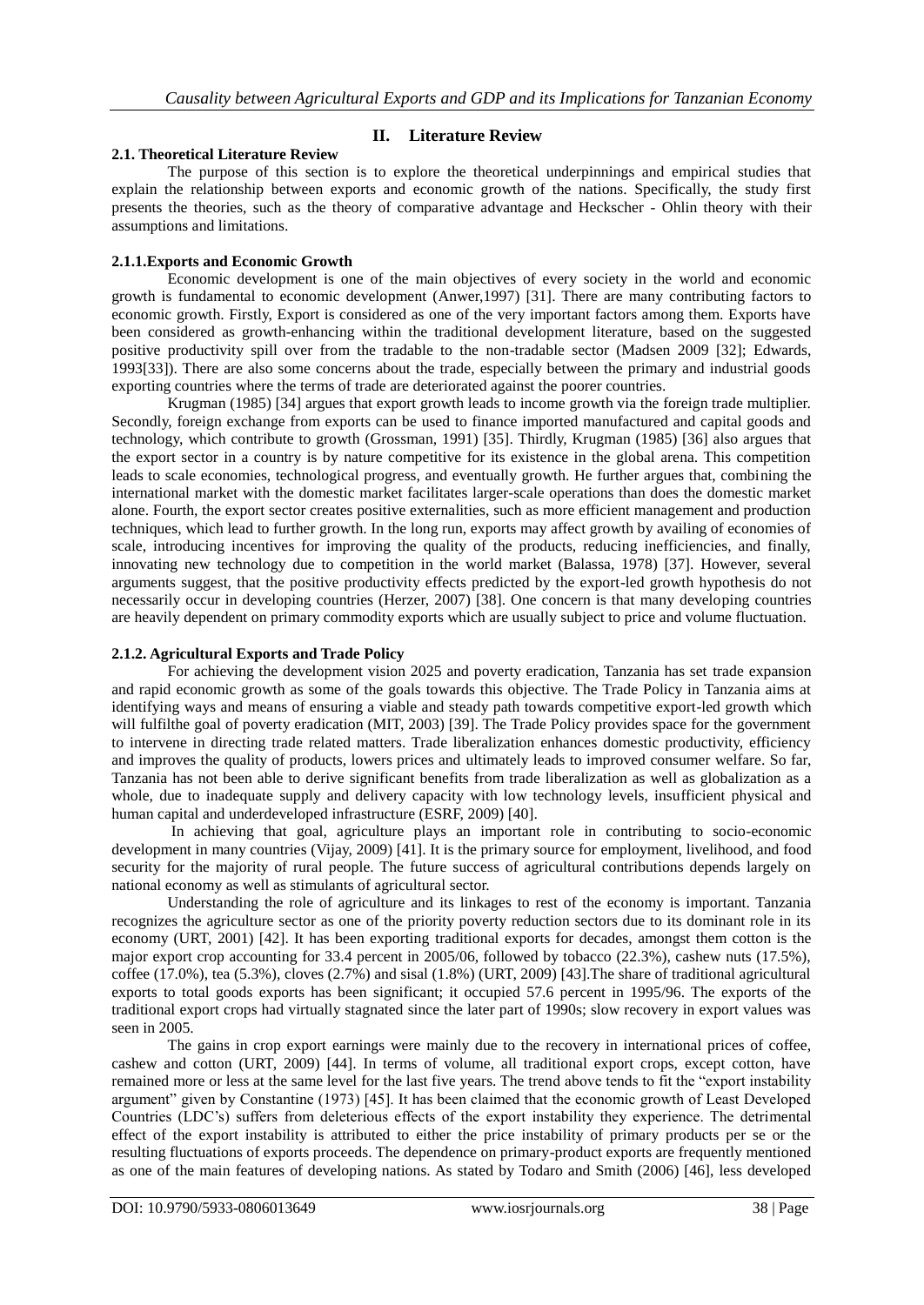countries (LDCs) tend to specialize in the production of primary products, instead of secondary and tertiary activities.

#### **2.1.3. Exports and Economic Growth from the Perspective of International Trade Theories**

The relation between trade and economic growth has been thoroughly and extensively analyzed. The initial wave of favourable arguments in relation to trade can be traced from Adam smith's classical economic thought. As pointed out by Van den Berg and Lewer, since Adam Smith's explanation of the concept of absolute advantage in the late eighteenth century, over the past two centuries the economic literature has built strong arguments to justify free trade policies. Smith stated that a country that has an absolute advantage produces greater output of goods or services than other countries using the same amount of resources. Smith stated that tariffs and quotas should not restrict international trade; it should be allowed to flow according to market forces. Contrary to mercantilism, Smith argued that a country should concentrate on production of goods in which it holds an absolute advantage. No country would then need to produce all the goods it consumed. The theory of absolute advantage destroys the mercantilist idea that international trade is a zero-sum game. According to the absolute advantage theory, international trade is a positive-sum game, because there are gains for both countries from an exchange. He further argued that increasing specialization and the division of labour, coupled with international exchange, would contribute to welfare and growth of a nation. He, therefore, saw international trade as a welfare enhancing mechanism.

## **2.1.4. Theory of Comparative Advantage**

The theory of comparative advantage propounded by the British economist David Ricardo in 1817 is the core theory for free trade. According to Ian (1990) [47], all the myriad things we are told about why free trade is good for us are boiled down to hard economics and weighed against the costs by this theory and its modern ramifications. If this theory is true, no matter how high the costs of free trade, then we can rely upon the fact that in any economy there are reaping benefits that exceed the costs.David Ricardo stated his theory that a country has a comparative advantage in producing goods if the opportunity cost of producing those goods, in terms of other goods, is lower in that country than it is in other countries. Ricardo's theory of comparative advantage creates hope for technologically backward countries by implying that they can be a part of world trading system even though their labour productivity in every good may be lower than that in the developed countries. In the Ricardian model, trade is a win-win situation, as workers in all trading countries are able to consume more of all goods.

The theory of comparative advantage thus sees international trade as a vast interlocking system of tradeoffs, in which nations use the ability to import and export to shed opportunity costs and reshuffle their factors of production to their most valuable uses. And this all happens automatically because if the owners of some factors of production find one more valuable use for it they will find it profitable to move to that use. Robert (2005) [48], argues that primary economic objective of a nation is to generate a high and increasing standard of living for its people. The achievement of attaining this goal depends on high productivity of its employed resources. No nation can be competitive and a net exporter of, everything. Because the nation's stock of resources is limited, the ideal is for these resources to be used in their most productive manner. Even nations that are desperately bad at making everything can expect to gain from international competition. By specializing according to their comparative advantage, nations can prosper through trade regardless of how inefficient, in absolute terms; they may be in their chosen specialty. By applying the concept of this theory, Tanzania could produce and export agricultural products which are not in primary form but which are processed and added value.

#### **2.1.5. Factor Endowments and the Heckscher – Ohlin (H-O) Theory**

Ricardo thought that comparative advantage depended solely on relative differences in the productivity of labour. He did not explain the basis for these differences (Robert, 2005) [49]. In the 1920s and 1930s, the Swedish economists Eli Heckscher and Bertil Ohlin formulated a theory addressing two questions left largely unexplained by Ricardo. First question was; what determines comparative advantage? And second question: what effect does international trade have on the earnings of various factors of production (distribution of income) in trading nations? The modern treatment, and a foundation for much empirical work, begins with the Heckscher Ohlin model that explains the international division of labour in terms of different endowments of different countries with two factors of production - labour and capital. The two fundamental hypotheses of the standard Heckscher-Ohlin model are the factors of production that are immobile between countries and that these factors are used in different combinations to produce different goods. A country will produce and export goods whose production makes intensive use of the relatively abundant factors of production before trade. Such a country should limit the production and increase the imports of the good whose production makes intensive use of the expensive factor of production before trade (Ian, 1990) [50]. In particular, the theory highlights the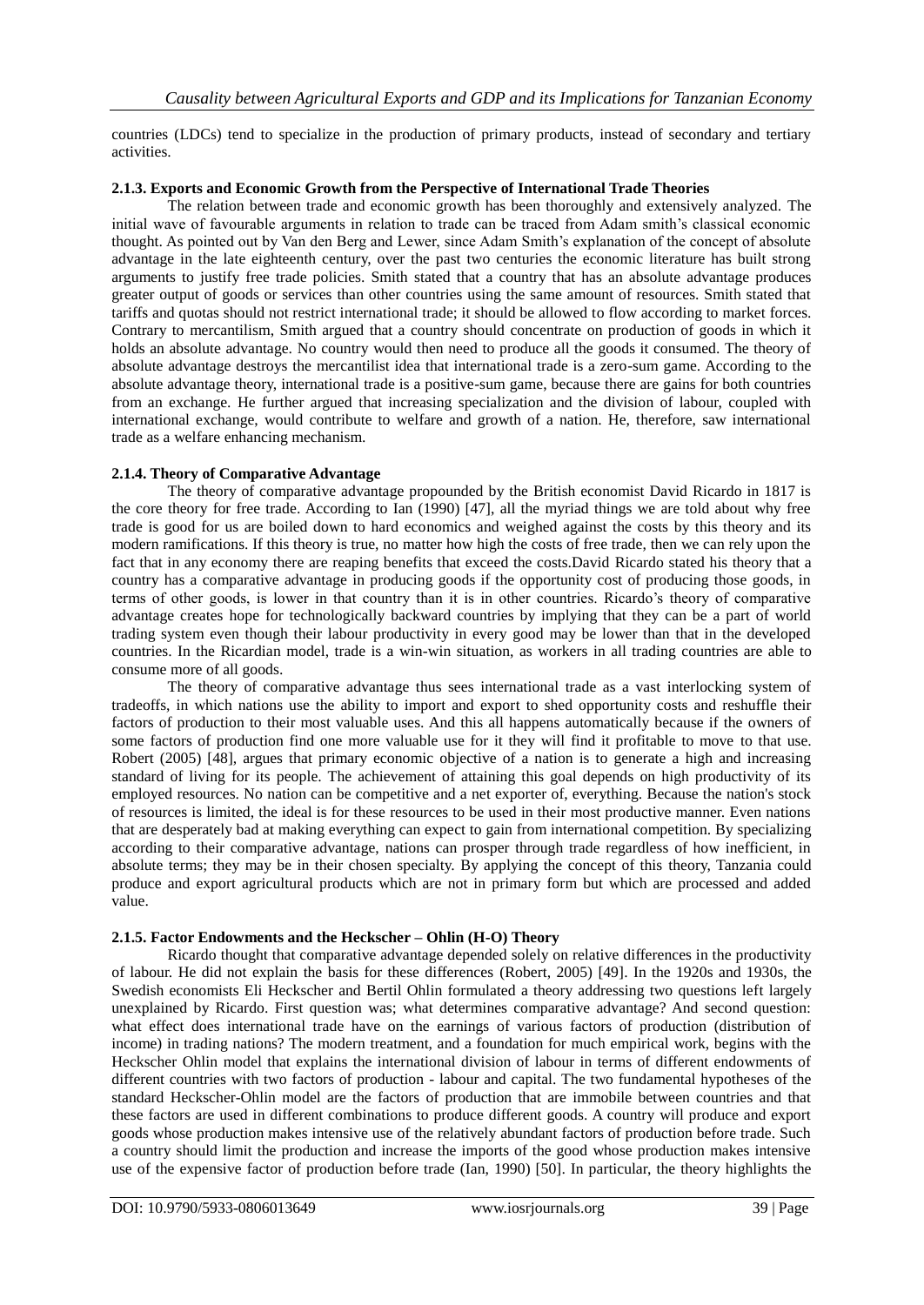role of nations' resource endowmentsas the key determinant of comparative advantage. In other words it is the differences in the supply conditions of the nations which explain the comparative advantage of a particular country.

Robert (2005) [51], in his book gives several examples based on the factor endowment theory. He states that Brazil exports coffee because it has an abundant of the soil and favourable climatic conditions required for coffee's production. The United States and Canada export wheat because they are endowed with abundant temperate-zone land, which is well suited for wheat production, and India together with China are huge exporters of shoes and garments because they are heavily endowed with labour.

The argument of the neo-classical economists is that promoting exports and achieving exports expansion is valuable for both developed and developing countries because among many reasons; (i) they generate a greater capacity utilization; (ii) they take advantage of economies of scale; (iii) they bring about technological progress; (iv) they create employment and increase labour productivity; (v) they improve allocation of scarce resources throughout the economy; (vi) they relax the current account pressures for foreign capital goods by increasing the country's external earnings and attracting foreign investment; and (vii) they increase the Total Factor Productivity and consequently the well-being of the people in the country (World Bank, 1993) [52].

Moreover, studies by the World Bank indicated that developing countries depending on agriculture can benefit through trade (World Bank, 2007) [53]. Therefore, the key to accelerate economic growth is through agriculture export development, nonetheless the country should have comparative advantage in agricultural production.

Despite the criticisms of the international trade theories particularly theory of comparative advantage and the factor-endowment theory, these theories are considered relevant in underpinning the theoretical foundation of this study. In other words, this study takes them as guiding theories, without completely disregarding the external factors by integrating important points into the research model. Given that Tanzania's comparative advantage is in agriculture, the initial growth needed to further develop other sectors of the economy such as service and industry is believed to depend on agricultural export development. For this reason, this study proposes to have an increased focus on agricultural exports as an approach to Tanzanian economic growth. With improvement in the agricultural exports, through improved factors of production such as technology then it will lead to increase in economic growth.

## **2.2. Empirical Literature Review**

## **2.2.1. Previous Researches on the ELG-hypothesis**

The Export-led growth hypothesis generally deals with the relationship between exports and economic growth. The proponents of such hypothesis argue that export promotion through policies such as export subsidies or exchange rate depreciation will increase economic growth (Mishra, 2009) [54].

The relationship of overall exports to economic growth or simply the Export -Led Growth (ELG) hypothesis has been analyzed in many empirical studies in trade and economic development (Njikam, 2003 [55] ;Supo, 1993 [56] ; Sprout, and Weaver, 1993 [57] ; Syron and Walsh, 1968 [58] ; etc.). While some studies report causal linkage betweenexports and economic growth, others fail to provide evidence to support this relationship.

Empirical studies (Castro-Zuniga, 2004 [59]; Sinoha – Lopete, 2006 [60] andShombe, 2005 [61]. have investigated the vast amount of literature covering the issue of ELG in both developed and LDCs using either cross-sectional or time series approaches. Conversely, studying the two approaches it shows that the debate on the export – led hypothesis is far from settled.

## **2.2.1. Previous Researches on the ELG-hypothesis**

The Export-led growth hypothesis generally deals with the relationship between exports and economic growth. The proponents of such hypothesis argue that export promotion through policies such as export subsidies or exchange rate depreciation will increase economic growth (Mishra, 2009) [54].

The relationship of overall exports to economic growth or simply the Export -Led Growth (ELG) hypothesis has been analyzed in many empirical studies in trade and economic development (Njikam, 2003 [55] ;Supo, 1993 [56] ; Sprout, and Weaver, 1993 [57] ; Syron and Walsh, 1968 [58] ; etc.). While some studies report causal linkage betweenexports and economic growth, others fail to provide evidence to support this relationship.

Empirical studies (Castro-Zuniga, 2004 [59]; Sinoha – Lopete, 2006 [60] andShombe, 2005 [61]. have investigated the vast amount of literature covering the issue of ELG in both developed and LDCs using either cross-sectional or time series approaches. Conversely, studying the two approaches it shows that the debate on the export – led hypothesis is far from settled.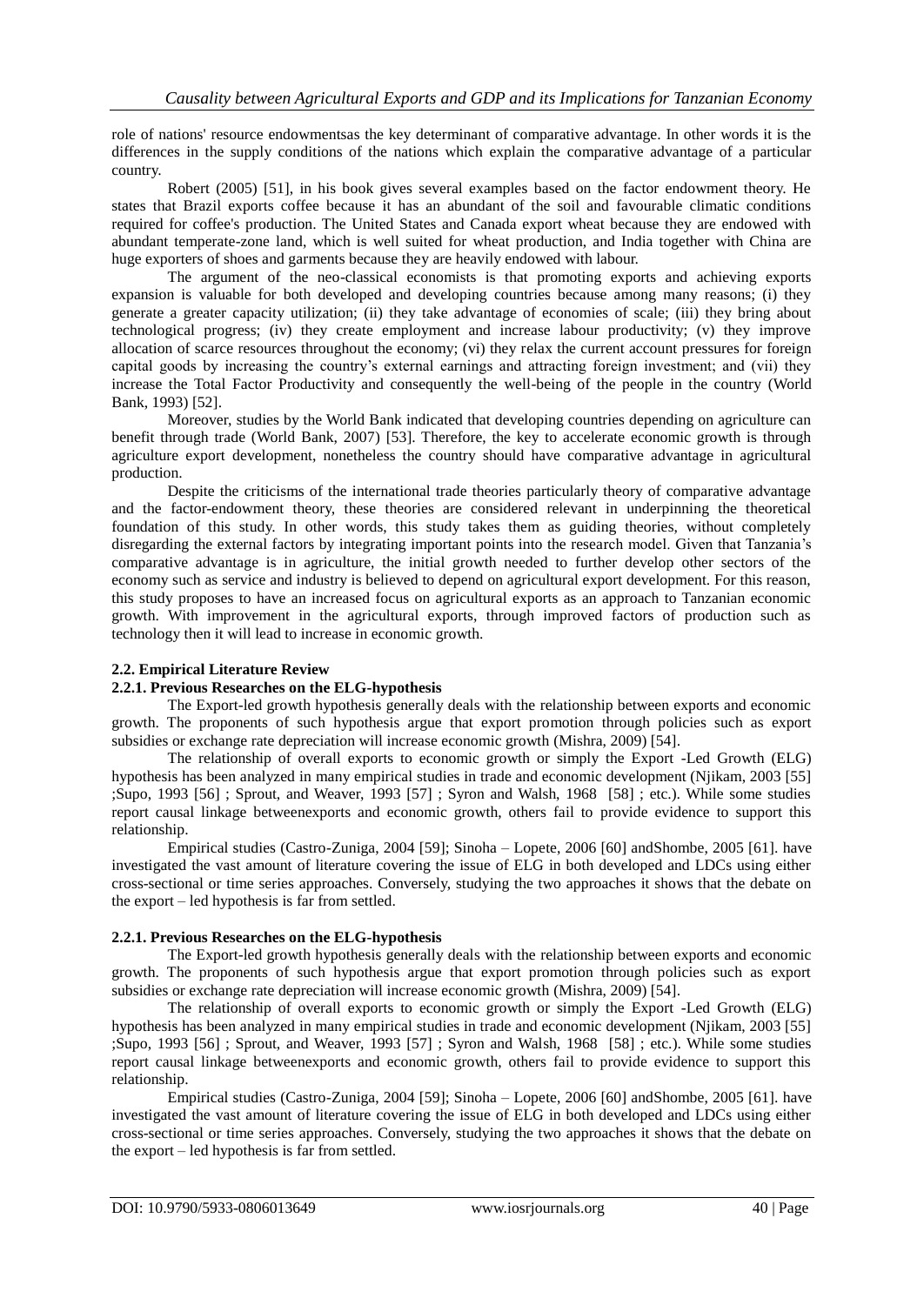#### **2.2.2. Cross-Sectional Approach**

A stream of literature in cross sectional studies show that, the export led growth hypothesis is tested using either rank correlation and/or estimating a regression equation where exports are included as an explanatory variable together with classical factors of production, capital and labour.

With rank correlation, the ELG hypothesis is supported when the correlation coefficient between exports and output is positive and statistically significant. Limitations associated with this procedure include the presence of spurious correlation resulting in a need for minimum development before any association exists; meanwhile, any observed correlation can reflect an underlying relationship through other economic variables (GDP to exports).

Krueger (1985) [62] is among the scholars who conducted a study basing on rank correlation method in Asian economic tigers using annual data for the period 1960 – 1982 and concluded that export promotion for the four tigers drove the economic growth. However, simple correlation is considered not be appropriate to test for causality as high correlation among variables can also result in GDP growth resulting from exports. So this was the methodological deficiency because in the causal relationship between exports and economic growth simple correlation is not an appropriate methodology. It is obvious that the two variables would have a relationship because export is a component of GDP. However, the strength of his study was that, despite that it was a crosssectional; the countries were all similar in terms of the policies they used and the levels of development. So, the expected results would be assumed to be relevant to make generalizations for the group.

Another stream of literature in cross sectional studies shows that the export led growth hypothesis is tested using a linear regression model. This is through regressing a growth variable (usually real GDP) against a set of independent variables of which exports is inclusive. The hypothesis is supported when the coefficient of exports is positive and statistically significant. This approach created a debate in developing countries where some scholars agreed that high rate of economic growth is visible to countries with favorable exports while to other scholars this was not the case based on the way countries are grouped and based on time (Giles and Williams, 2000) [63]. Other limitations associated with regression application studies include failure to distinguish between statistical association and statistical causation.

#### **2.2.3. Time Series Approach**

Mishra (2009) [64] reinvestigated the dynamics of the relationship between exports and economic growth for India over the period 1970 to 2009. Applying popular time series econometric techniques of cointegration and vector errorcorrection estimation, the study provides the evidence of stationarity of time series variables, existence of long-run equilibrium relation between them, and finally, the rejection of export led growth hypothesis for India by the Granger causality test based on vector error correction model estimation.

Shirazi (2004) [65] reinvestigated export growth hypothesis for Pakistani. He studied the short-run and long-run relationship among real exports, real imports, and economic growth on the basis of co-integration and multivariate Granger Causality test as developed by Toda and Yamamoto (1995) [66] for the period 1960 to 2003. His study shows a long-run relationship among imports, exports, and economic growth and found unidirectional causality from exports to output. Nevertheless, the study did not find any significant causality between imports and exports. This study has the strength by investigating the relationship between exports and economic growth both in the short-run and in the long-run. Many literatures have investigated the export-led growth hypothesis in the short run only where by failing to give the dynamic relationship in the long term. This study will also study the dynamics in both short-run and long-run as the study by Shirazi.

Merza (2007) [67] investigated the relationship of two components of exports (oil exports and non-oil exports) with economic growth by examining the ELG hypothesis using annual time series data for the Kuwaiti economy over the period 1970-2004. In the study, he applies a number of econometric techniques: unit root test, co-integration test, error correction model (ECM), impulse responds function (IRF), and Granger Causality test. The results of his study show that all the variables are stationary in the first difference. Moreover, the cointegration test confirms the existence of the long run relationship among the three variables. The Granger test shows bidirectional causality between oil exports and economic growth, and a unidirectional causality from nonoil exports to economic growth.

Fajana (1979) [68] examines the effect of exports and foreign capital on economic growth in Nigeria using time series data. The study covers the period from 1957-1974. He indicates that exports affect economic growth positively. Furthermore, the results show that the relationship between exports and economic growth in the later period is significantly stronger when oil was the primary export. However, the oil exports have a greater impact on economic growth than agricultural exports in Nigeria.

Furthermore, Shombe (2005) [69] investigated causal relationships among agricultural GDP, manufacturing GDP and total exports in Tanzania using the time series data for the period between 1970 and 2005. The empirical results found the evidence of Granger causality where agriculture granger causes both exports and manufacturing. His study employed a variety of analytical tools, including unit root test, co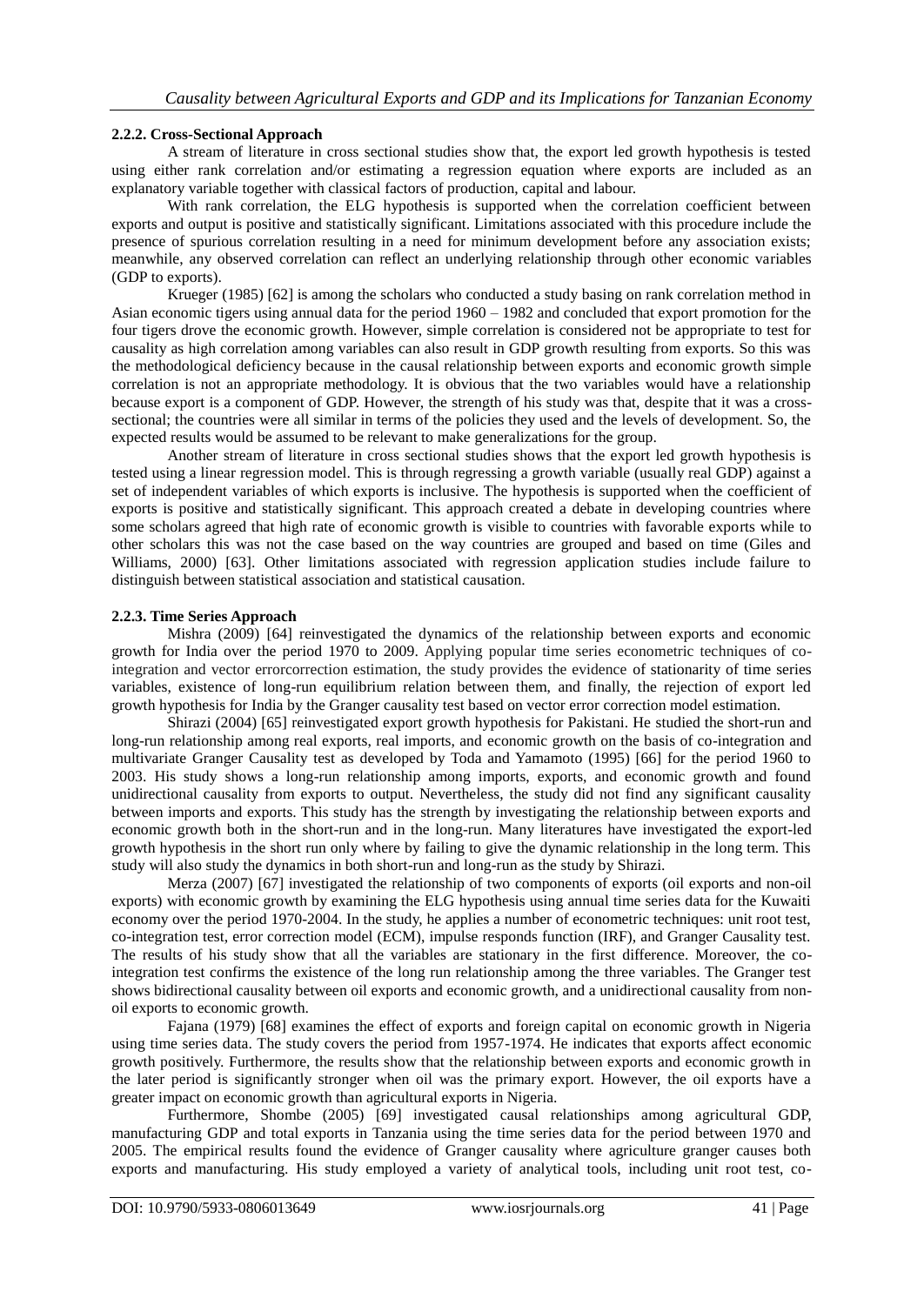integration analysis and granger causality test coupled with vector autoregressive (VAR) and vector error collection (VEC).

The strength of his study is the methodology used for it involved the modern time series techniques to study the relationship. However, the choice of the time period starting from the 1970's I find it irrelevant in testing the export-led growth in Tanzania because many literatures states that most of the LDC's adopted this policy in 1980's. This study finds this to be a weakness in testing ELG hypothesis in Tanzania hence I will use the data from 1980 to 2010. The reason is that in early 1980's most of the reforms took place including the structural adjustment programs.

Furthermore, this study intends to investigate the relationship between agricultural exports and economic growth which is different from the study by Shombe and no study has currently explained the same. It will further investigate if there is any relationship between agricultural exports and GDP both in the short-run and in the long-run. Secondly if there is causality between the two variables. The major reasons of selecting agricultural exports and economic growth in Tanzania, is that firstly since her independence it has been depending on agricultural exports as a source of foreign currency. Secondly, it has been politically stable after adopting export promotion strategy so it has always been exporting, meaning that the availability of the macro economic data is not a problem. Finally, the country has been successful to some extent because of the growth of GDP. The question is this economic growth was due to agricultural exports; therefore the study intends to answer this.

Manzoor (2009) [70] investigates the causal relationships among agriculture gross domestic product (GDP) and exports in Pakistan by using time series data for the period between 1971 and 2007. He employed the Pesaran approach to investigate the existence of a long-run relationship in the form of unrestricted error correction model for each variable; the findings of his study have shown strong long-run relationship. There was also a bi-directional Granger-causality between the total exports and agricultural GDP. However, for short-run, both variables do not cause each other in either direction.

## **III. Conceptual Framework**

The conceptual framework in figure 1 shows the relationship between agricultural exports and economic growth in Tanzania. Many literature shows that causality from exports to economic growth in terms of real output is recognized as Export Led Growth hypothesis. Export expansion directly accelerates output growth as a component of aggregate output in a country (through the Keynesian multiplier). This indirectly stimulates economic growth through the use of advanced technology, which results in efficient allocation of resources and higher productivity (Balassa 1978, [71]; Grossman and Helpman 1991 [72], and World bank, 1993) [73]), greater capacity utilization and exploitation of economies of scale due to foreign market competition and large markets. In addition, the generation of foreign exchange from exports allows not only for increasing levels of imports but the import of high quality inputs including capital and intermediate goods, which in turn raise domestic production and thus stimulate output growth (Balassa, 1978) [74]**.**



#### **Figure 1:** Conceptual Framework

# **IV. Data and Methodology**

It explains why the study has chosen the specific research approach to achieve the research objectives. The study also describes the quantitative methods adopted as the main approach, method of data collection and the sources of data. Finally, a brief description of the relevant statistical techniques used in the study is also provided.

The study used mainly quantitative methods as it provides information and explanations that are adequate to realise the objectives of the study. The quantitative approach was used in this study as it involved some statistical measurement in analyzing the relationship between agricultural exports and economic growth. It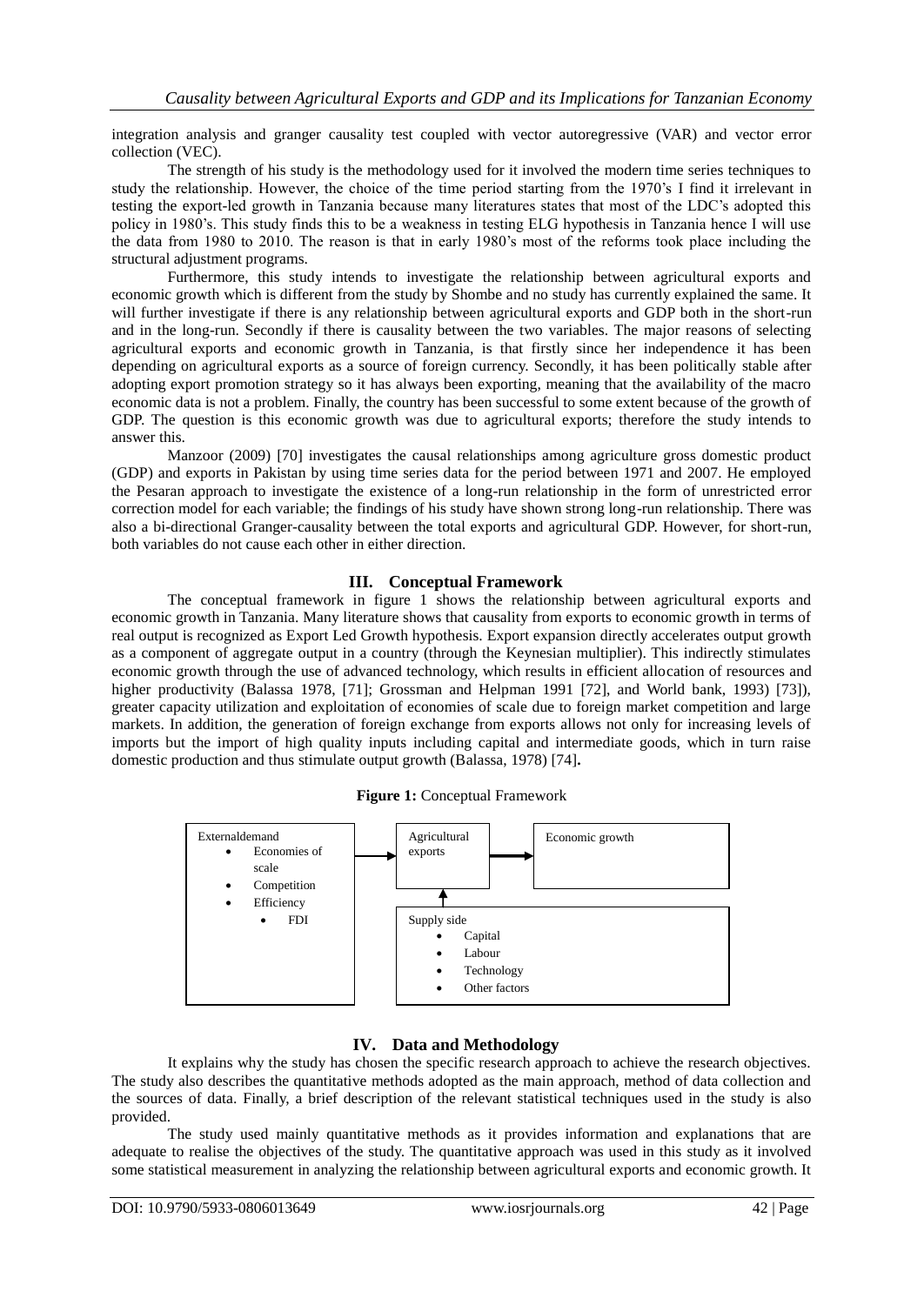is important since quantitative research is based on the measurement of quantity or amount. It involves studies that use statistical analyses to obtain information.

The study mainly focused on secondary sources of data. The advantage of using secondary data is time and cost saving. Various national and international databases, such as, National Bureau of Statistics (NBS), Tanzania Revenue Authority (TRA), International Trade Centre (ITC), Food and Agricultural Statistic (FAOSTAT), and United Nations Conference on Trade and Development (UNCTAD), were used to get data on agricultural exports and the real Gross Domestic Product (GDP). The data obtained were the annual time series data covering the period from1980 to 2010. The reason of using these various sources was that, it was difficult to collect all the data from one source, and to see if these data match from one source to another in order to give accurate results.

The study used econometric techniques, to estimate a dynamic time series econometric model for Tanzania, capturing the relationship between agricultural exports and economic growth. In accomplishing the objective of the study, the Vector Autoregressive Model was used: the method is simple whereby the usual OLS method is applied to estimate the models.

In order to analyze the relationship between agricultural exports and economic growth in Tanzania, the use of time series approach is important in studying the dynamics as well as causality between the two variables. This study applies the following four tests: Unit Root test, Co-integration test, Error Correction Model, and Causality test. In brief, the importance of these tests is described below:

The unit root test is important to ensure that all the variables included in the model are stationary, that is, to ensure that each variable has a time invariant mean and variance. If variables are non-stationary, as expected for most macroeconomic variables such as real GDP and Exports, the normal way to investigate the relationship among variables, by using the OLS technique, makes no sense (Gujarati, 2003) [75]. When variables are non-stationary, the relationship among them can still be investigated using the co-integration test. The idea is to test if there exists a long run relationship among variables that are non- stationary. The error correction model (ECM) reconciles the short run and the long run relationships of the variables in an equation. It confirms the existence of the long-run relationship among the variables. Finally, the causality test helps to know if a causal relationship exists between two variables. If one variable is causing the other variable, then the first variable contains some useful information about the latter that enables us to efficiently predict its future values.

# V. **Results and Discussion**

In this study, interviews were conducted to different respondents. The first interviewee was the director of TCCIA, who has worked with the government agency for many years in different positions. He was a development officer in charge of trade issues; he had worked as a business and economic reporter for one year, and he had been a research assistant to a number of projects for three years. The second interviewee was the Senior Chamber Development Officer who is also working with TCCIA. She is a university degree holder together with long experience within the field of Agriculture. She worked with the parastatal organization, National Agricultural and Food Corporation (NAFCO), from 1979 to 2002. TCCIA has experienced many reforms within the country which have affected agricultural exports.

The third interviewee was the Assistant Director from the ministry of Industry and Trade. He is a master degree holder on international trade. He has worked in the ministry for about seven years in trade integration unit in the department of marketing and policy. The fourth interviewee was from the Ministry of Agriculture and food security and cooperatives. He is an economist who also has a university degree and has worked within the ministry in directorate of policy and planning division of external coordination for about six years.

The last interviewee was also from the ministry of agriculture, a trade expert and a researcher who holds Master degree and has worked with the ministry for four years. These have been the resourceful persons who provided their views on the contribution of agricultural export performance to the Tanzanian economic growth.

#### **5.1. Tanzanian Agricultural Exports Performance**

Figure 2 shows the trend of agricultural exports from 1980 to 2010 in thousands USD. Generally, the trend has not been smooth it has been fluctuating overtime, from 1980 to 1990 the agricultural exports performance was poor, it was declining until the mid 80s there was an increase thereafter the exports dropped again. The poor performance during the 1980's was explained by one of the interviewee that, the villagization program which started in 1974 disturbed most of the farmers and hence the concentration to the farming activities was poor as a result there was fall in productivity. Furthermore, the kagera war in 1978 affected most of the perennial crops like cotton, in parts of Shinyanga and Mwanza regions and coffee in Kagera region. As a result in 1980's Tanzania experienced poor export performance. This is an indication that the economy of Tanzania was not performing well since its economy depended on Agriculture. The poor export performance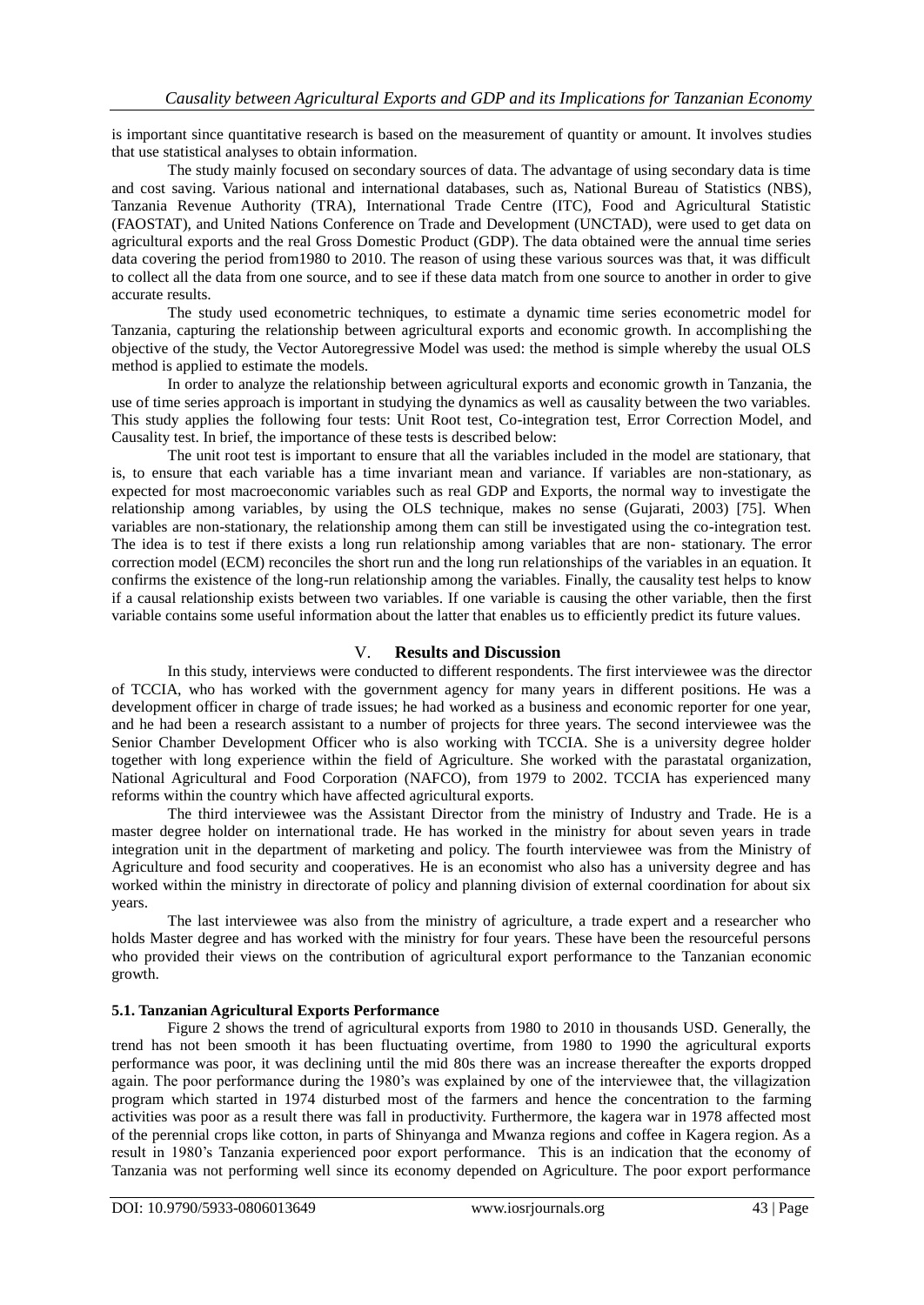during this period was explained by another interviewee from the ministry of industry and trade. He said that the falling commodity prices in the world market, which meant that large increases in export volume by commodity producers, were not translated into greater export revenues. Also the poor performance of agricultural exports during that period was due to the failure of the co-operative unions.



Sources: FAOSTAT and NBS, 2010.

Agricultural exports started to rise from early 1990s up to 2000 when the performance started to decline. The reason for the good performance was explained by a respondent from the ministry of industry and trade that the changes in marketing institutions for major export crops (coffee, cashew, cotton tea and tobacco) resulted to increasing higher share of the export prices. Moreover, the good prices in the world market during that period were mentioned to contribute to the improved export performance of the mentioned products. From 2005, agricultural export performance has shown a significant increase until 2008/2009 when there was a sharp drop again. The sharp drop was attributed to the world economic and financial crisis which led to fall in consumer demand in the importing countries.

# **5.2. Average Agricultural Exports Growth Rates**

The average agricultural export growth rate for the whole period of study is 4 percent. The export growth in value terms in figure 3 shows the development of agricultural exports from 1981 to 2010 grouped in the 5 years' period. A positive growth rate suggests that the country had improved its competitiveness to the world markets during that particular time. The value of the exports growth is the result of the ratio of exports in the last year of the period under analysis to the exports of the first year considered, normalised for a given factor, and multiplied by 100 to alter the expression in percentage terms. On average, there was an improvement in Tanzanian exports growth from 2006 to 2010 where it recorded the highest growth rate of 13 percent, and the worst performance under study was from 1981 to 1985 where it had a negative growth rate of about 7 percent. The trend has not been consistent over the whole period of study since the growth rates have been varying. The implication is that the economy was also unstable due to much dependency on the agricultural exports.

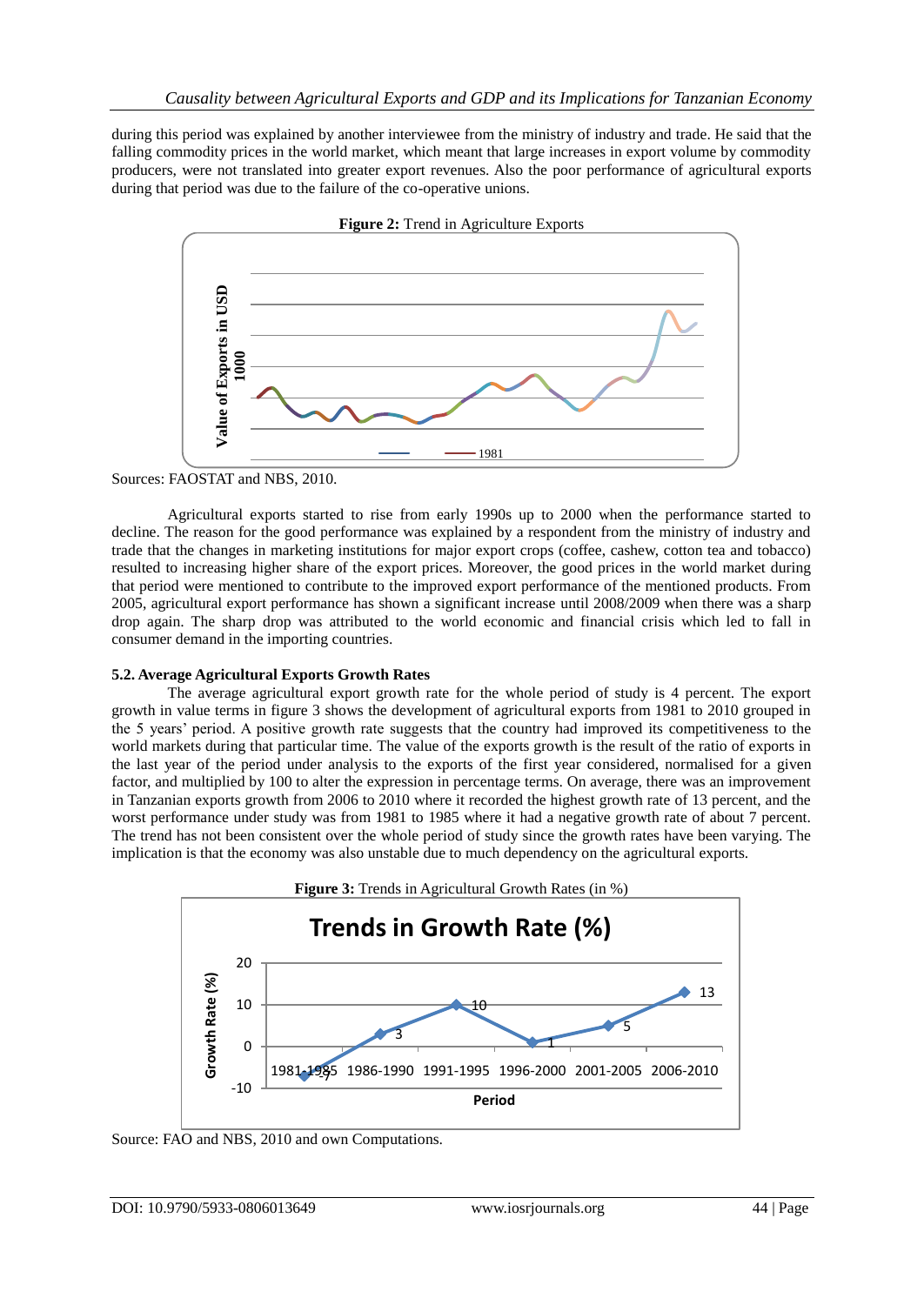## **5. 3. Obstacles to Agricultural Exports Development**

The findings on the obstacles to agricultural export were mainly collected from respondents. The results show that agriculture exports from Tanzania have been facing barriers despite the fact that they have contributed to the economic growth of the country for a number of years. Four respondents who were interviewed said that agricultural exports have been contributing to the economic growth of the country. One respondent said that the contribution of agricultural exports to Tanzanian economic growth has been very low and he gave the reason that being an increase of exports on non-agricultural and non-traditional exports like fish, horticulture, and spices.

Furthermore, they mentioned many problems which are hindering the development of the agricultural exports. Some of the barriers mentioned by respondents are internally originated and others are external factors; that is they cannot be controlled by Tanzania. The respondents mentioned poor mechanization, pests and diseases, changes in weather conditions have been leading to low production. The policy issue of banning the exportation of cereals for food security purposes was mentioned by all respondents to be a major impediment in agricultural export development. The banning of the exportation of food crops was considered to be unfriendly and unfair to the food producers who are the majority Tanzanians. One respondent said, "banning export of food crops doesn't attract investors both local and foreign to venture into agriculture hence resulting into low production but not food security as has always been said". Some other barriers explained were; poor infrastructures like roads and railways for they are few and yet deteriorated, the situation that makes the movement of products from one part of the country to another for exportation becomes difficult.

Furthermore, Non-tariff barriers like sanitary and phytosanitary measure (SPs), supply side constraints, low investment in the sector and supply capacity were mentioned by the respondents to be constraining the development of the agricultural export subsector. The explanation was that even if there is market access duty free quota free, like the Everything but Arms (EBA) initiative by the European Union, still Tanzania farmers are not able to supply to these markets. The reason is that, farmers are many but are producing in a very small scale and low quality and mainly for subsistent living. The inability of the agricultural farmers to export competitively was also linked to the problem of obtaining capital from financial institutions. Also inadequate extension services to farmers limit productivity.

# **5.4. Relationship between Agricultural Exports and Economic Growth**

# **5.4.1. Unit Root Test**

This study used time series data from 1980 to 2010 to study the relationship between Tanzanian economic growth and agricultural exports. The first step in this analysis was to explore the univariate properties and to test the order of integration of each series. The Augmented Dickey Fuller (ADF) test was used to perform unit root tests. Both the series were first transformed into logarithmic form and then tested. The analysis in table 1 shows that in level form, both real GDP and agricultural exports had unit root, so the study did not reject the null hypothesis that there is a unit root in the series. The results in table 1 suggested for differencing the data series once and then testing for unit root using the following model.

$$
\triangle RGDP_{t} = b_{1} + b_{2}t + \delta_{1}RGDP_{t-1} + \alpha_{1} \triangle RGDP_{t-1} + \varepsilon_{t}^{(1)}
$$
\n
$$
\triangle RGDP_{t} = 23.972 + 1.122t - 0.048 RGDP_{t-1} + 0.355\triangle RGDP_{t-1}^{(2)}
$$
\n
$$
(2.363)(2.142)(-2.115) \quad (3.443)
$$

 $R^2$ =0.162, d=2.045, n=30

The absolute t (τ) value of the  $\text{RGDP}_{t-1}$  coefficient,  $\delta_1$  is less than even the 5 percent critical τ value of -2.986 suggesting that the RGDP series is non-stationary.

$$
\Delta RAGEX_i = a_1 + a_2t + \delta_2 RAGEX_{i-1} + \alpha_2 \Delta RAGEX_{i-1} + \phi_i^{(3)}
$$

$$
\Delta RAGEX_t = 13.972 + 0.622t - 0.068 RAGEX_{t-1} + 0.335\Delta RAGEX_{t-1}
$$
\n(4)

 $R^2$ =0.172, d=2.545, n=30

 $\wedge$ 

The absolute t (τ) value of the  $\pmb{RAGEX}_{t-1}$  coefficient,  $\delta_2$  is less than even the 5 percent critical τ value of -2.986 suggesting that the RGDP series is non-stationary.

**Table 1:** ADF Test Results on the Level Form of the Series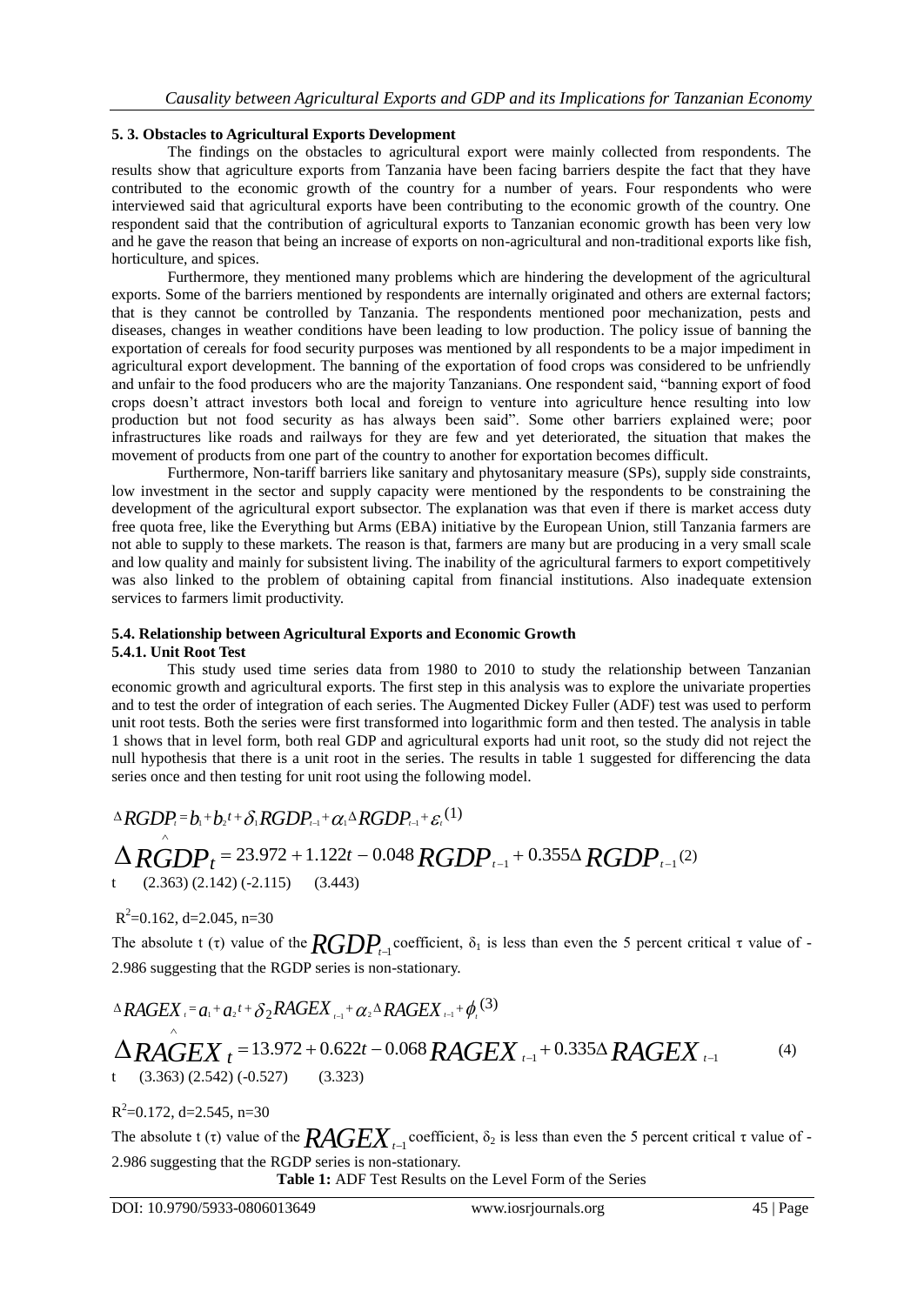| Variable                         | t-statistic<br>of δ | Critical value at 5% significance level | Results            |
|----------------------------------|---------------------|-----------------------------------------|--------------------|
| Real GDP (RGDP)                  | $-2.115$            | $-2.986$                                | There is unit root |
| Real Agriculture Exports (RAGEX) | $-0.527$            | $-2.986$                                | There is unit root |

Similarly, ADF model was used to test stationarity on real GDP and real agriculture exports after first differencing. Table 2 shows that both agriculture exports and real GDP become stationary after first differencing as shown in table 2. That is both the series are integrated of order  $1 (I(1))$ .

|               |               | <b>Table 2.</b> The Test Results on the First Diriciclice of the Original Series |                       |
|---------------|---------------|----------------------------------------------------------------------------------|-----------------------|
| Variable      | t-statistic   | Critical<br>5%<br>value<br>аt                                                    | Results               |
|               | $\int \delta$ | significance level                                                               |                       |
| ARGDP         | $-3.694$      | $-2.989$                                                                         | There is no unit root |
| <b>ARAGEX</b> | $-5.740$      | $-2.989$                                                                         | There is no unit root |

| <b>Table 2:</b> ADF Test Results on the First Difference of the Original Series |  |
|---------------------------------------------------------------------------------|--|
|---------------------------------------------------------------------------------|--|

#### **5.4.2. Co-integration Test**

This test was performed to see if there is a long-run relationship between real GDP and agricultural exports. The variables should be non-stationary in their level form but they should be integrated of the same order i.e. I (1). If both series are integrated of different orders it is possible to conclude that there is no cointegration. In this study the two variables were found to be stationary at first differencing, that is both real GDP and agricultural exports are I (1) series.

The Engle-Granger co-integration technique was used (a two-step procedure); RGDP was regressed on RAGEX and obtained the following results:

$$
RGDP_t = 762.33 + 1.14 RAGEX_t^{(5)}
$$

 $\wedge$ 

n=30, 
$$
R^2 = 0.592 \bigg|_{e_t}^{\Lambda} = RGDP_t - \bigg|_{RGDP_t}^{\Lambda} = RGDP_t - 762.33 - 1.04 RAGEX_t
$$

(6)

Where RGDP is real GDP, RAGEX real agricultural exports, and  $\hat{\mathbf{e}}$  residuals obtained. Then the DF test was

applied on the residuals obtained and the results were as  $\Delta e_t = -0.2753 \hat{e}_t$  $=-0.2753^{\circ}$  $\wedge$ - $\wedge$  $(\Delta \hat{e}_t^{\prime}) = -0.2753 \hat{e}_{t-1}^{\prime}$  (7)

t (-2.441)

 $R^2 = 0.138$  d = 2.177

The Engle-Granger 5 percent critical t value is -2.896 and the computed t value is -3.441, the null hypothesis that the estimated residual series is not stationary was rejected and hence, the residuals are stationary. The analysis reveals that the two variables are co-integrated hence there is long-run relationship between real GDP and real agricultural exports and therefore the estimated relationship shown in equation (5) is valid. It is also clear from equation (5) that in the long-run for a 1 unit increase in real agriculture export, real GDP increases by 1.14 units (114 percent).

#### *5.4.3. Granger Causality*

The final part of this study is to examine the relationship between agricultural exports and economic growth by checking for the direction of causality between the two variables. First the Vector Autoregressive model was estimated and the lag length 1 was chosen based on the Akaike Information Criteria (AIC). The VAR results are presented in table 3 below.

**Table 3:** Estimates of Vector Auto Regressive Model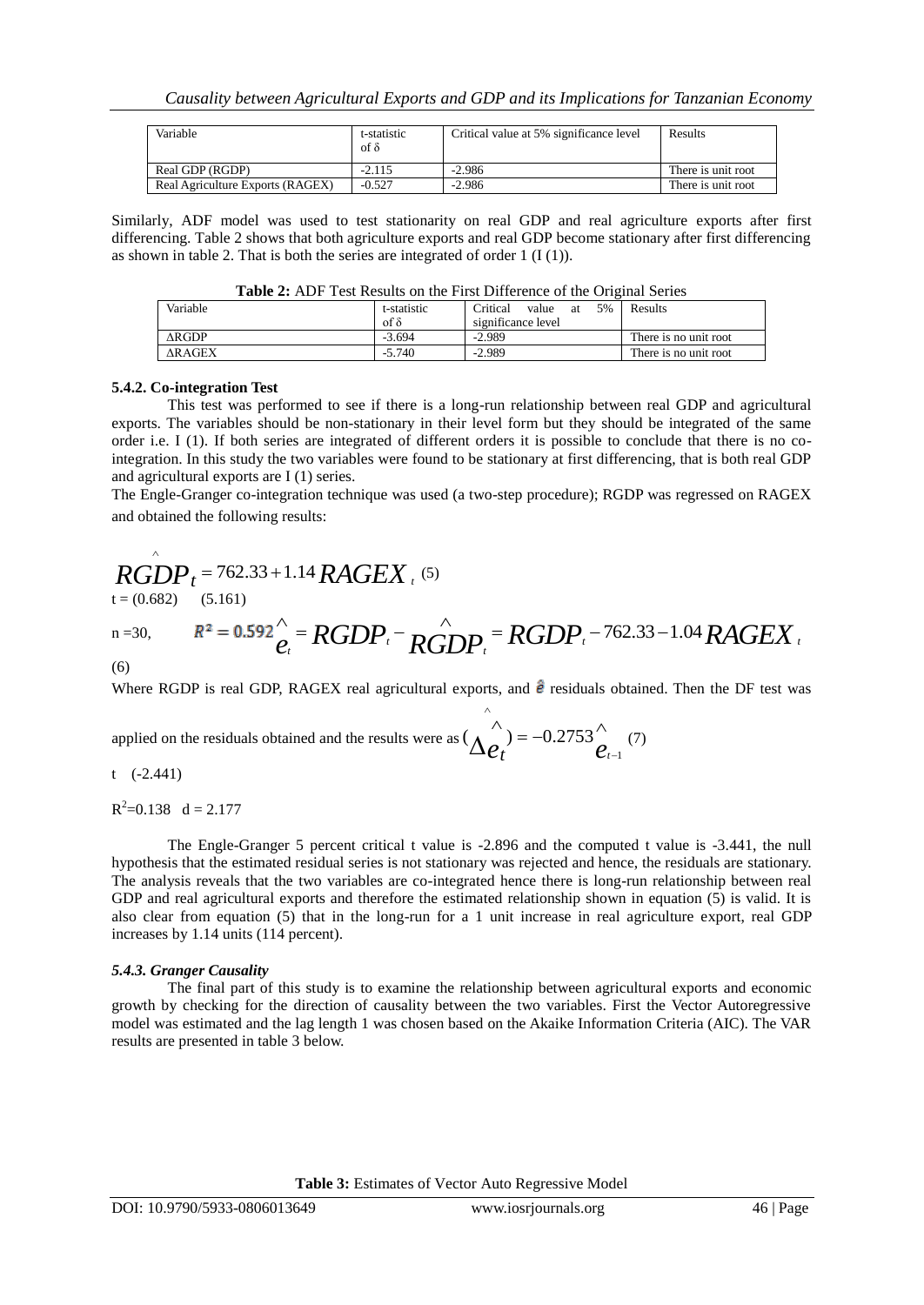| Dependent           | Independent         | t-statistic | P-value |  |
|---------------------|---------------------|-------------|---------|--|
| $\triangle RGDP_t$  | $\triangle RGDP_t$  |             |         |  |
|                     | Cons 0.007          | 3.17        | 0.002   |  |
|                     | $L_1$ -0.594        | $-3.97$     | 0.000   |  |
|                     | $L_2$ -0.533        | $-3.76$     | 0.000   |  |
|                     | $\triangle RAGEX_t$ |             |         |  |
|                     | $L_1$ -0.016        | $-1.30$     | 0.193   |  |
|                     | $L_2$ -0.038        | $-3.17$     | 0.002   |  |
| $\triangle RAGEX_t$ | $\triangle RAGEX_t$ |             |         |  |
|                     | Cons 0.047          | 1.34        | 0.180   |  |
|                     | $L_1$ -0.159        | $-0.86$     | 0.392   |  |
|                     | $L_2$ -0.092        | 0.52        | 0.602   |  |
|                     | $\triangle RGBP_t$  |             |         |  |
|                     | $L_1$ -1.522        | $-0.74$     | 0.458   |  |
|                     | 0.490<br>$L_2$      | 0.23        | 0.816   |  |

 $L_1$  and  $L_2$  are coefficients at lag order one and lag order two respectively.

After estimating the VAR model then Granger causality technique was used to investigate the direction of causality for the variables RGDP and RAGEX. The results are summarized in table 4.

| Null hypothesis                                           | Probability | Decision       |
|-----------------------------------------------------------|-------------|----------------|
| $\triangle$ RGDP does not Granger cause $\triangle$ RAGEX | 0.637       | Did not reject |
| $\triangle RAGEX$ does not Granger cause $\triangle RGDP$ | 0.004       | Rejected       |
|                                                           |             |                |

The results in table 4 suggest that the direction of causality is from agricultural exports to the real GDP at 5 percent level of significance. Based on the above results it can be said that there is a long-run causal relationship between real agricultural exports and real GDP in Tanzania, meaning that growth in exports of agricultural products stimulates growth in real GDP in the long-run but not the other way round. This is true because for a number of years, agricultural exports have been the major component of Tanzanian exports. However, in recent years, for example in 2010, data from ITC show that Tanzania exported more minerals such as pearls, precious stones, metals, coins etc. Currently, the economy also depends on other sectors significantly such as industrial sector and service sector, especially tourism services.

## **5.4.4. Findings and Discussion**

The findings of this study reveal that traditional exports like coffee, cotton, tea, cashew and tobacco have played an important role in the economic growth of Tanzania. This view is also supported by the study done by the URT (2001) [76]. This study also reveals that agricultural exports and real GDP have long-run relationship and the direction of causality is from real agricultural exports to real GDP and not the other way round. Furthermore, there was found to be a fairly strong correlation (0.79). These results imply that agricultural exports have been boosting economic growth in Tanzania. Given considerable comparative advantage in agricultural products due to largely cheap labour, Tanzania can further reduce costs by agricultural mechanization and increasing productivity to promote economic growth and make it sustainable.

These results are different from the study by Njikam (2003) [77] on exports and economic growth in sub-Saharan African countries. The result for Tanzania was that there was a unidirectional causation from real GDP to Agricultural exports which was also the case in Mali, Senegal, Nigeria and Kenya. His study concluded that the economic growth of this group of countries was sufficient to generate growth of agricultural exports. These results may have been different because of the time factor. This study has used most recent data and for many years and obtained different results from that of Njikam. This study was also different from the study done by Shombe (2005) [78] who investigated the causal link between agricultural GDP and total exports of Tanzania. He found that total exports were causing agriculture GDP and there was found a long run relationship between them. It is also different from Manzoor (2009) [79] who did a similar study like Shombe in Pakistani. The findings of his study revealed a strong long run relationship between the agricultural GDP and total exports. However there was not found a short-run relationship in his study.

Krueger (1985) [80] supported the relationship of exports with the economic growth. He conducted a cross sectional study of the Asian economic tigers, and results were similar to the findings of this study. However, he used only correlation to test the relationship between the two which would provide obvious results because exports are a component of GDP. Moreover, direction of causality can't be established based on merely high value of correlation. This study went one step further by using advanced econometric techniques of testing the relationship.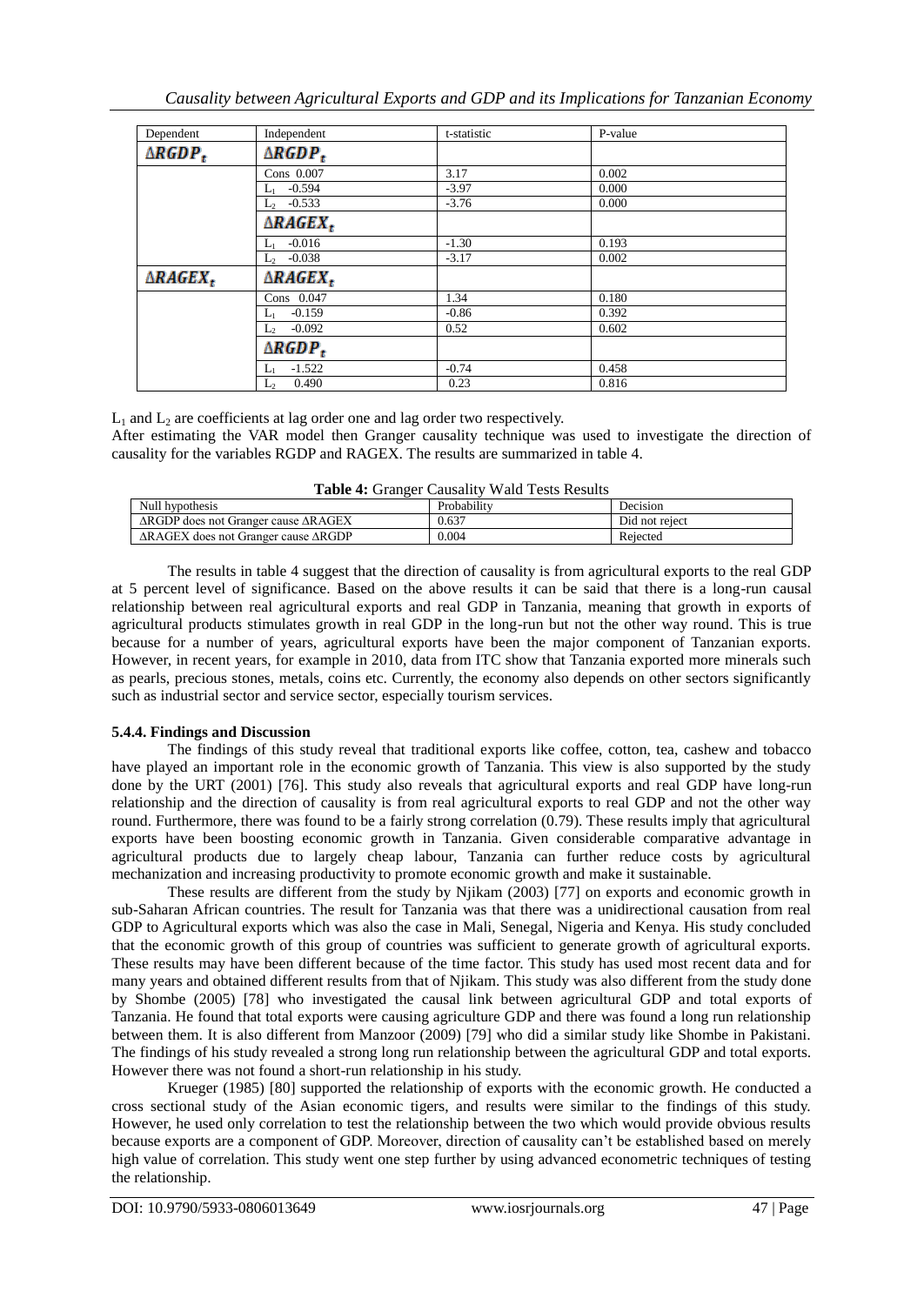#### **VI. Conclusion**

The study set out to examine the role of agricultural exports performance to Tanzanian economic growth. The Agricultural products which are mostly exported to the international markets were identified and agricultural exports growth rates were estimated for the period from 1980 to 2010. Furthermore, the relationship between agricultural exports and economic growth was examined. Finally, impediments which are hindering the development of agricultural exports were identified and the way forward.

Empirical results presented and subsequent analysis reveals that Tanzania has been exporting much coffee, tea, tobacco and cotton which are mainly exported as primary products, very little is exported as intermediate or consumer goods. Meaning that the stage of processing these agricultural exported products is very minimal, implying the lower returns to the country. The growth rate of agricultural exports which is currently 4 percent has not been satisfactory given its potential. The growth rate has also not been consistent over the years, it has been fluctuating over the years and sometimes been negative. Given the fact that Tanzania mainly depends on agriculture, its economy has been affected adversely with the low performance of the agricultural exports growth rates.

Concerning the relationship between agricultural exports and economic growth, the analysis shows the two variables have the long-run relationship. The direction of causality was found from agricultural exports to the real GDP. Therefore, Tanzania's agricultural exports driven activities are important to the economy as a whole and there should be more emphasis on them in order to promote growth and development in the country. Agricultural exports contribute to the real GDP but due to its volatility, its contribution has fluctuated widely. There are a number of impediments which cause low exports performance of agricultural exports in the country. The issue of banning the exportation of food crops, especially cereals, which is among the most produced crops, is one of the main constraint to the export development. Little cereals are exported to the neighbouring countries within the EAC (East African Countries) region, meaning that the revenues earned from them may not be significant compared if they could have been exported to the developed nations like the European Union. Despite the fact that the food security is important to the people, surplus output should be allowed to be sold in the global markets at competitive prices. The poor infrastructure especially the railways and road networks are major barriers to agricultural exports to the exit points.

#### **6.1. Policy Implications**

This study reveals that agricultural exports are important for fostering the economic growth in Tanzania. Based on the findings of the study the overall policy implication is that there is considerable scope to improve efficiency in agricultural exports development in Tanzania. Policies oriented to primarily reduce the constraints to international market access, are required in the country. There is also a need to increase productive capacity and productivity of agriculture sector of Tanzania to achieve high rate of economic growth and reduce poverty. More efforts should be made to diversify agricultural exports by adding more agricultural products to the country's basket of agricultural exports.

#### **References**

- [1]. Hernandez, A.R. (2011). Can Asians Sustain an Export-led Growth strategy in the Aftermath of the Global Crisis? An Empirical Exploration: available online [http:[//www.adbi.org/workingp](http://www.adbi.org/working)aper/2011/12/02/4823.asia.sustain.export.growth.after.global.crisis/.] Retrieved April Saturday, 2012.
- [2]. Dreger, C. (2011). A further examination of the export-led. Oder: European University Viadrina Frankfurt.
- [3]. UNCTAD. (2005). Handbook of Statistics. Geneva: United Nations.<br>[4]. Herzer, D. and Boriss, S. (2007). "Export-led growth hypothesis: Ev
- Herzer, D. and Boriss, S. (2007). "Export-led growth hypothesis: Evidence for Chile" Applied Economics Letters, 13: 319 324.
- [5]. Krueger, A. (1985). The experience and lessons of Asia super exporters. In Corbo, V., Krueger, A.O. and Ossa, F.(eds). Eportoriented development strategies: The Successof Five Newly Industrialized .
- [6]. Balassa, B. (1978). Exports and Economic growth: Further evidence. Journal of Development Economics , 181-189.
- [7]. Emilio, J. (2001). Is the export led growth hypothesis valid for developing countries? A case of Costa rica. Geneva: United Nations Conference on Tradeand Development.
- [8]. Keesing, D.B. (1967). Outward-looking policies and economic development. Economic Journal 77 , 303-320.
- $[9]$ .
- [10]. Ibid.
- [11]. Feder, G. (1982). On exports and economic growth:. Journal of development economics, Vol 112 , 59-73.
- [12]. Al-Yousif, Y.K. (1999). On the role of exports in the economic growth of Malayasia: A multivariate analysisi. International Economic Journal, Vol 13 , 67-75.
- [13]. Henriques, I. and Sadorsky, P. (1996). "Export-Led Growth or growth-Driven Exports? The canadian Case". The Canadian Journal of Economics Vol 29, No.3 , 540-555.
- [14]. Shombe, N. H. (2005). "Causality Relationships between Total Exports with Agricultural and Manufacturing GDP in Tanzania" Institute of Development Economies, Discussion paper No. 136.
- [15]. Sinoha-Lopete, R. (2004). "Export Led Growth in Southern Africa." Thesis, Lousiana State university.available at [http://etd.Isu.edu/doc/available/etd-12032004-070105] Retrieved on 10 may 2012.
- [16]. Ibid.
- [17]. URT. (2009). Tanzania National Export Strategy, To sustain development and wealth creation through export-led growth in line with MKUKUTA goals and cluster strategies.
- [18]. URT. (2009). The Economic Survey. Dar es salaam: Government of Tanzania.

DOI: 10.9790/5933-0806013649 www.iosrjournals.org 48 | Page